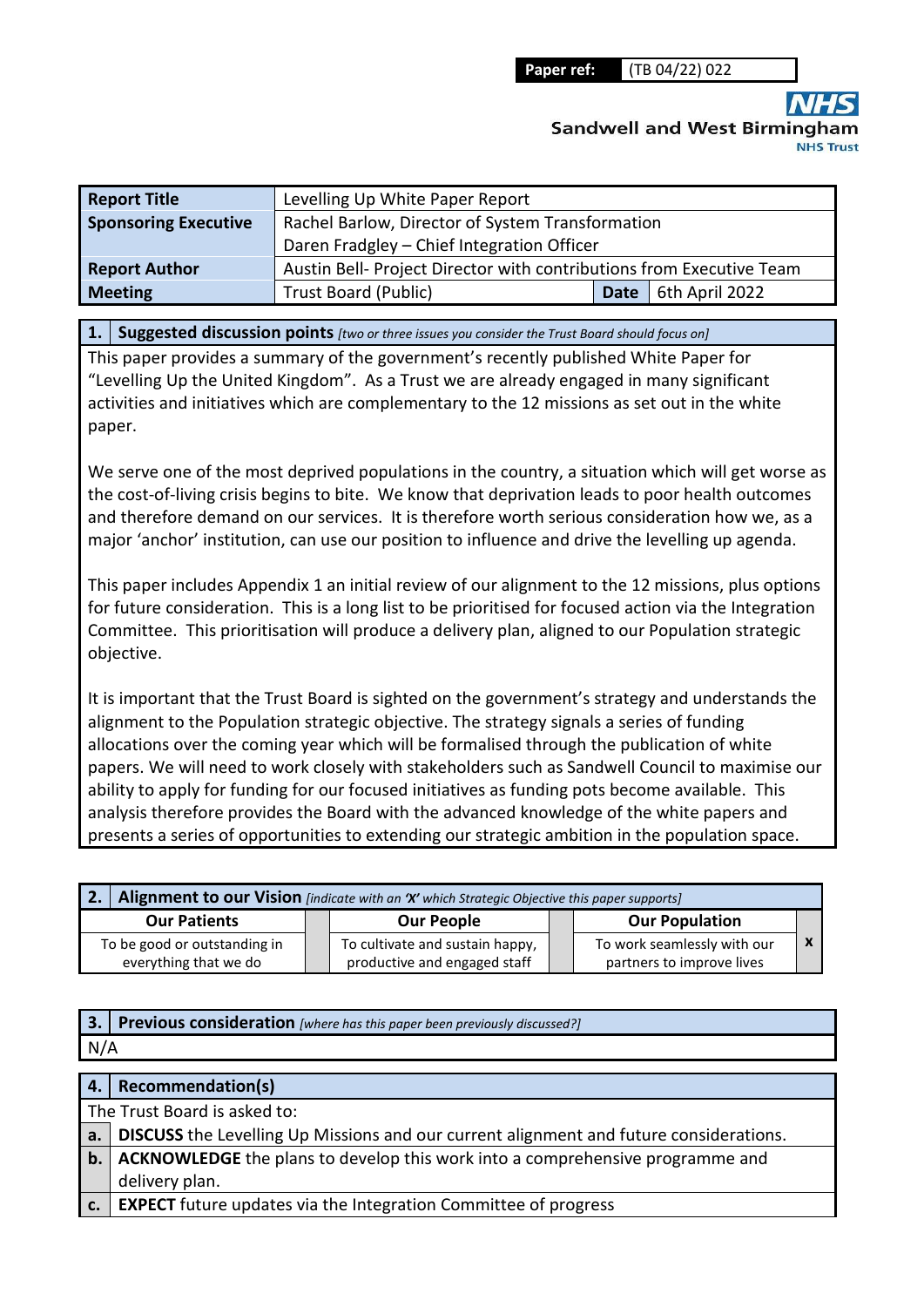| 5.<br><b>Impact</b> [indicate with an 'X' which governance initiatives this matter relates to and where shown elaborate] |  |                   |  |              |  |                       |
|--------------------------------------------------------------------------------------------------------------------------|--|-------------------|--|--------------|--|-----------------------|
| <b>Trust Risk Register</b><br>n/a                                                                                        |  |                   |  |              |  |                       |
| <b>Board Assurance Framework</b>                                                                                         |  | n/a               |  |              |  |                       |
| <b>Equality Impact Assessment</b>                                                                                        |  | Is this required? |  | $\mathsf{N}$ |  | If 'Y' date completed |
| <b>Quality Impact Assessment</b>                                                                                         |  | Is this required? |  | N            |  | If 'Y' date completed |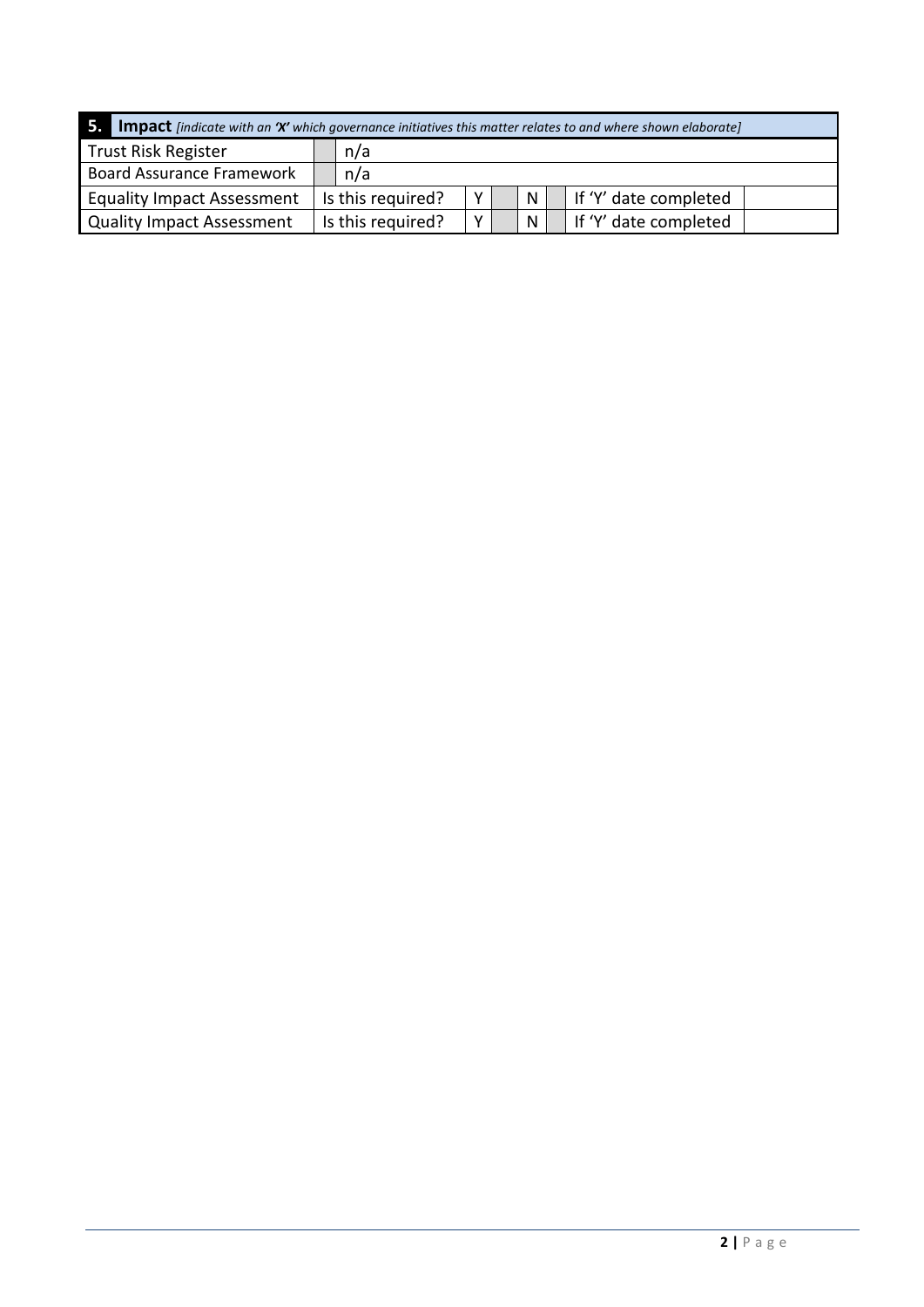# **SANDWELL AND WEST BIRMINGHAM NHS TRUST**

# **Report to the Public Trust Board: 6th April 2022 Levelling Up White Paper Report**

## **1. Introduction**

- 1.1 On 2 February 2022 the Government published its long-awaited levelling policy paper "Levelling Up the United Kingdom". This includes details of a new devolution framework, the establishment of a new independent data body and a new Levelling Up Advisory Council.
- 1.2 The White Paper cites many billions of funding for the economy. Significant amounts of this have been committed since 2019, were part of that election manifesto and have also been part of Covid 19 recovery plans. The plans include the commitment for 40 new hospitals which effectively includes Midland Metropolitan University Hospital (MMUH).
- 1.3 The Trust is expecting to be a direct beneficiary in coming years via the Towns Fund (administered by DLUCH) which will majority fund the new Midland Met Learning Campus.
- 1.4 The strategy has as key elements the need to address inequalities and social and economic deprivation and it is expected that effort will be focused towards areas that are lagging behind such as the Midlands and the North.
- 1.5 The paper will trigger a series of follow-on white papers over the next 12 months which should also signal substantial investment to enable their delivery.
- 1.6 As a Trust which serves a population amongst the most deprived in the country, which will inevitably be impacted further by the cost-of-living crisis, we need to consider our alignment with the various missions. We should then build an engagement and delivery plan which capitalises on the influence and engagement we have by virtue of being a key anchor institution in the area.
- 1.7 This work will be monitored through the newly formed Integration Committee.

# **2. Introduction to Levelling Up White Paper**

- 2.1 The White Paper also provides details of 12 new missions across 4 broad areas:
	- Boosting productivity and living standards by growing the private sector
	- Spreading opportunities and improving public services,
	- Restoring a sense of community, local pride and belonging
	- Empowering local leaders and communities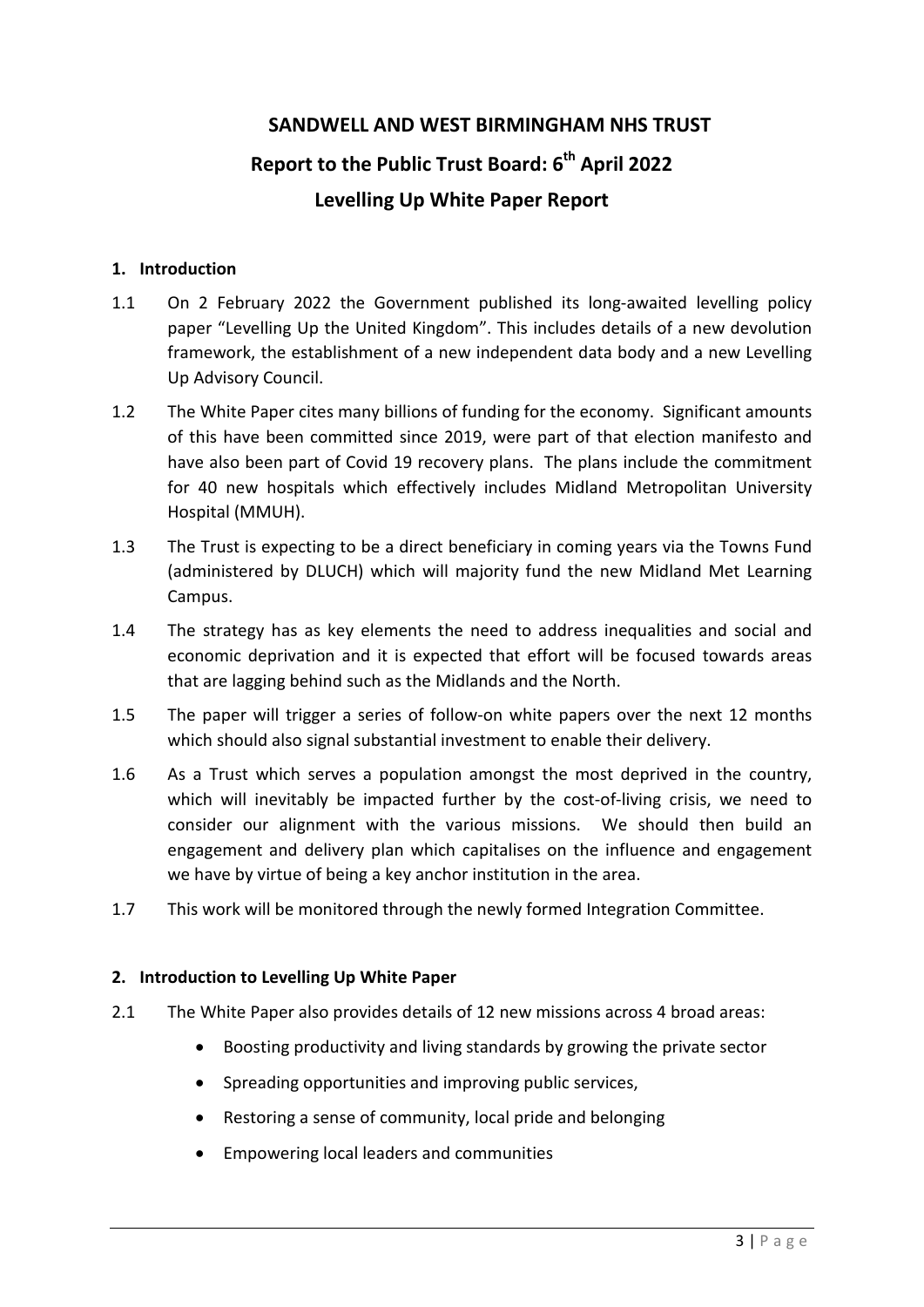- 2.2 The White Paper promises a series of next steps: a comprehensive programme of engagement across the UK; consultation on missions and metrics and the devolution framework; the establishment of a new body focusing on local government data; rolling out Levelling Up Directors across the UK; simplifying growth funding; creating three sub-groups to support the levelling up advisory council; and introducing future legislation to create an obligation on the UK Government to publish an annual report on progress and to strengthen devolution legislation in England.
- 2.3 The Levelling Up White Paper sets out 12 national missions, summarised below.
	- **Pay, employment and productivity** will rise across all areas
	- Domestic **public investment in R&D** outside the SE will increase by 40% and **leverage private sector investment**
	- **Local public transport connectivity** will be closer to London standards
	- **Digital connectivity** will bring enhanced 4G and 5G capability
	- **Education standards** will increase at primary age across reading, writing and maths.
	- **Skills** and an increase in number of people completing high quality skills training
	- **Health and life expectancy** will have improved
	- **Wellbeing** will have improved
	- **Pride in Place** will improve including local engagement
	- **Housing** will have improved specifically for those renting
	- **Crime** will have fallen
	- **Local Leadership** to be enhanced including devolution deals

# **3. Local Deprivation Statistics**

- 3.1 The Department for Levelling Up, Communities and Homes previously published a deprivation index comprising multiple indicators of deprivation (employment, education, skills & health).
- 3.2 The population that the Trust serves across Sandwell and Birmingham falls largely into the most deprived and second most deprived quintiles in the country – see fig below.
- 3.3 It is self-evident that our population is amongst the most deserving in the country to benefit from levelling up funding and the Trust as a major anchor institution in the area we have a major role to play in delivering on the Levelling Up agenda.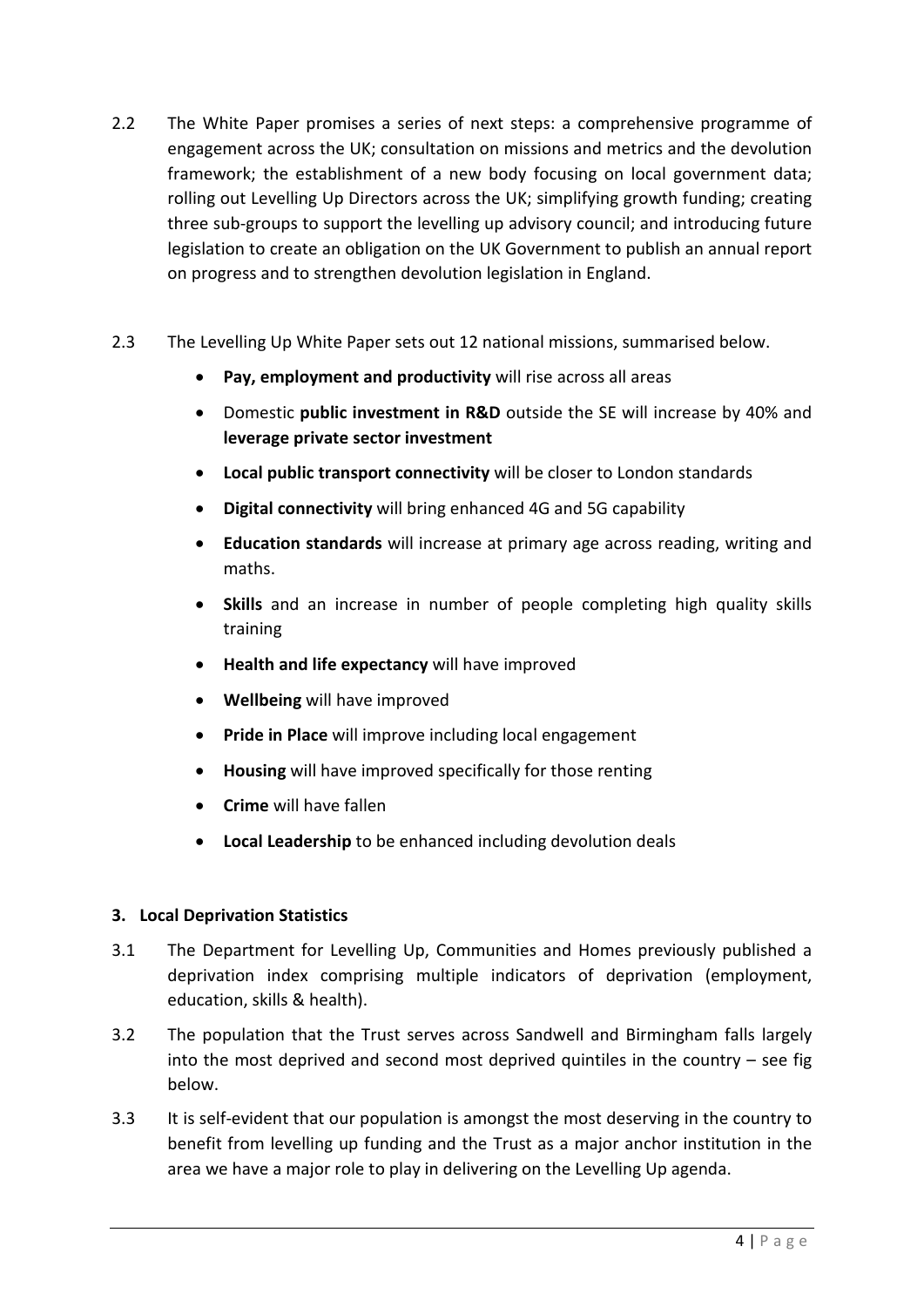## **4. Current Positioning Against the 12 Missions**

- 4.1 The Trust is already engaged in activities and initiatives which will have a significant and positive impact on the 12 missions – an initial "sense check" is contained at **Annex 1** and includes **Current Alignment** and **Future Considerations.**
- 4.2 Key examples include:
	- Midland Metropolitan University Hospital healthcare
	- Midland Met Learning Campus education, skills and employment
	- Regeneration initiatives around MMUH
	- Redevelopments at City and Sandwell Hospitals incl initial proposals for a new Birmingham Midland Eye Centre (BMEC).
	- Collaborative working with Birmingham City Council, Sandwell Metropolitan Borough Council, West Midlands Combined Authority, Homes England and Canal & Rivers Trust on Smethwick to Birmingham Regeneration Corridor
	- Deployment of the Place Based Partnership model in both Sandwell and West Birmingham
	- **Engagement of the wider local authority teams including housing to work on** making our communities more resilient in the future through the resilient communities' programme
	- Existing R&D work and proposals to expand "own account research"
	- **Sandwell Anchor Institution Network**
	- Updated workforce requirements which will drive employment (and need for education and skills) in the area
	- Our commitment to paying the Real Living Wage, updated annually
	- E-bike promotion and expansion
	- Arts programme
	- **EXECOMMUNITY ENGINEER ENGINEER** accelerated
	- Recent instruction to commence detailed work on Population Strategic Objective, which will define a) the overall strategy and objective, as well as b) the detailed SMART action plan and metrics. This will all review elements which have an impact on our population and the classic "Wider Determinants of Health" diagram shown below will be relevant to this, and the 12 missions in the Levelling Up paper.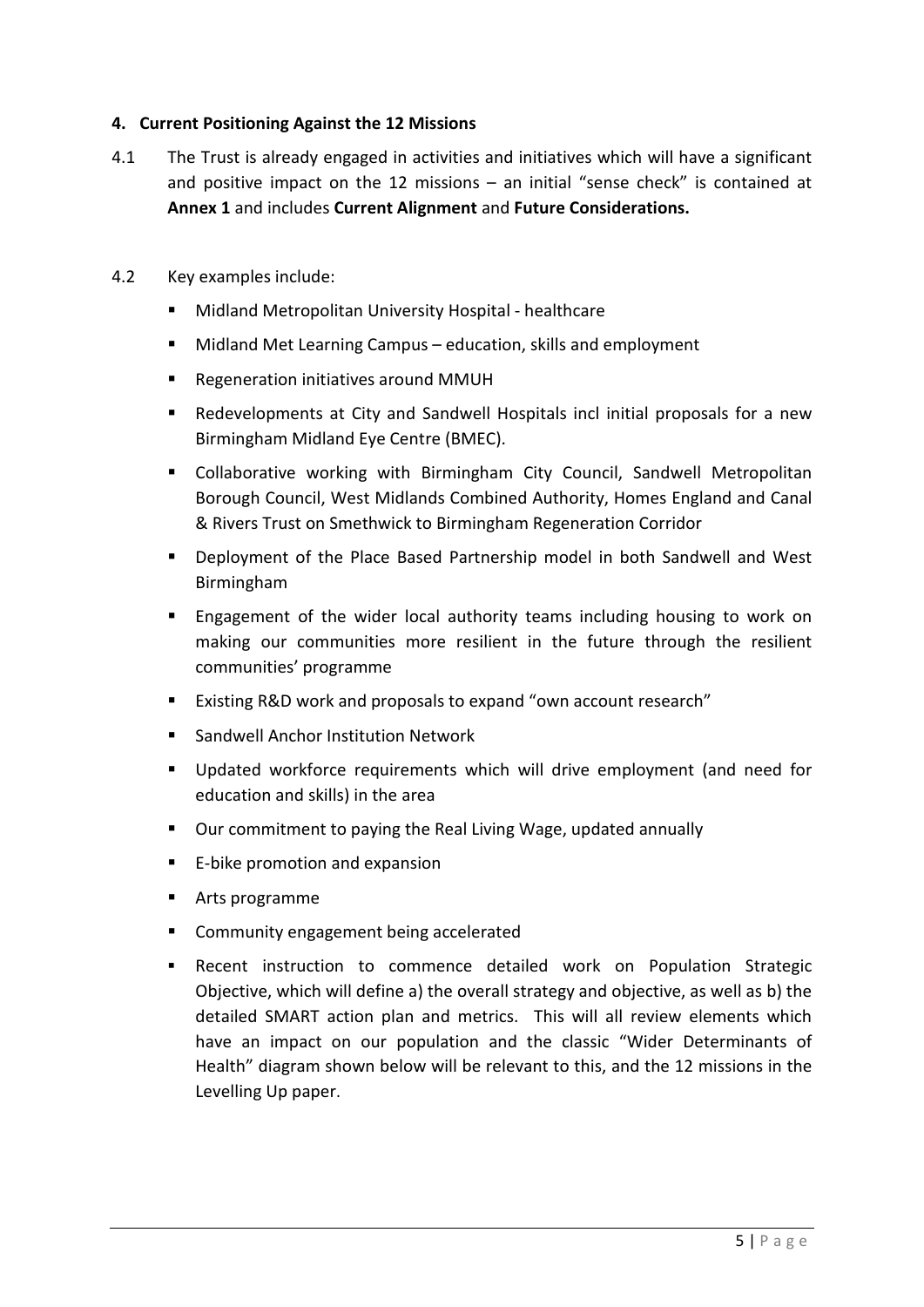

Dalghren and Whitehead, 1991

## **5. Next Steps**

- 5.1 As the various white papers are published it is essential that we as a Trust are able to react quickly and to work with relevant stakeholders / awarding bodies to apply for funding where needed to support existing or new projects.
- 5.2 A more detailed analysis of the current alignment and gaps should be progressed (also linked to population strategic objective work) and a cross cutting matrix developed to simply show how we are already developing, and options for the future.
- 5.3 This analysis will then need prioritising and refining via the Integration Committee to recognise where we can have greatest impact, and also to align with finance and funding work to deliver that impact.
- 5.4 Existing Levelling Up funding rounds are applied for via Local Authorities and need relevant MP support. It is likely that other avenues will become apparent, and the Trust should actively engage with stakeholders and develop a more detailed list of areas where investment could be sought in support of the various missions.
- 5.5 Midland Met Learning Campus demonstrates that we can successfully do this with an anticipated award of £12.9m from the Towns Fund.
- 5.6 Progression and conclusion of the Population Strategic Objective work with Igloo (specials urban regeneration development management company who focus on "people, planet and place") and specialist advisors.
- 5.7 Development of a delivery plan to support the Levelling Up agenda will be a key output of this work.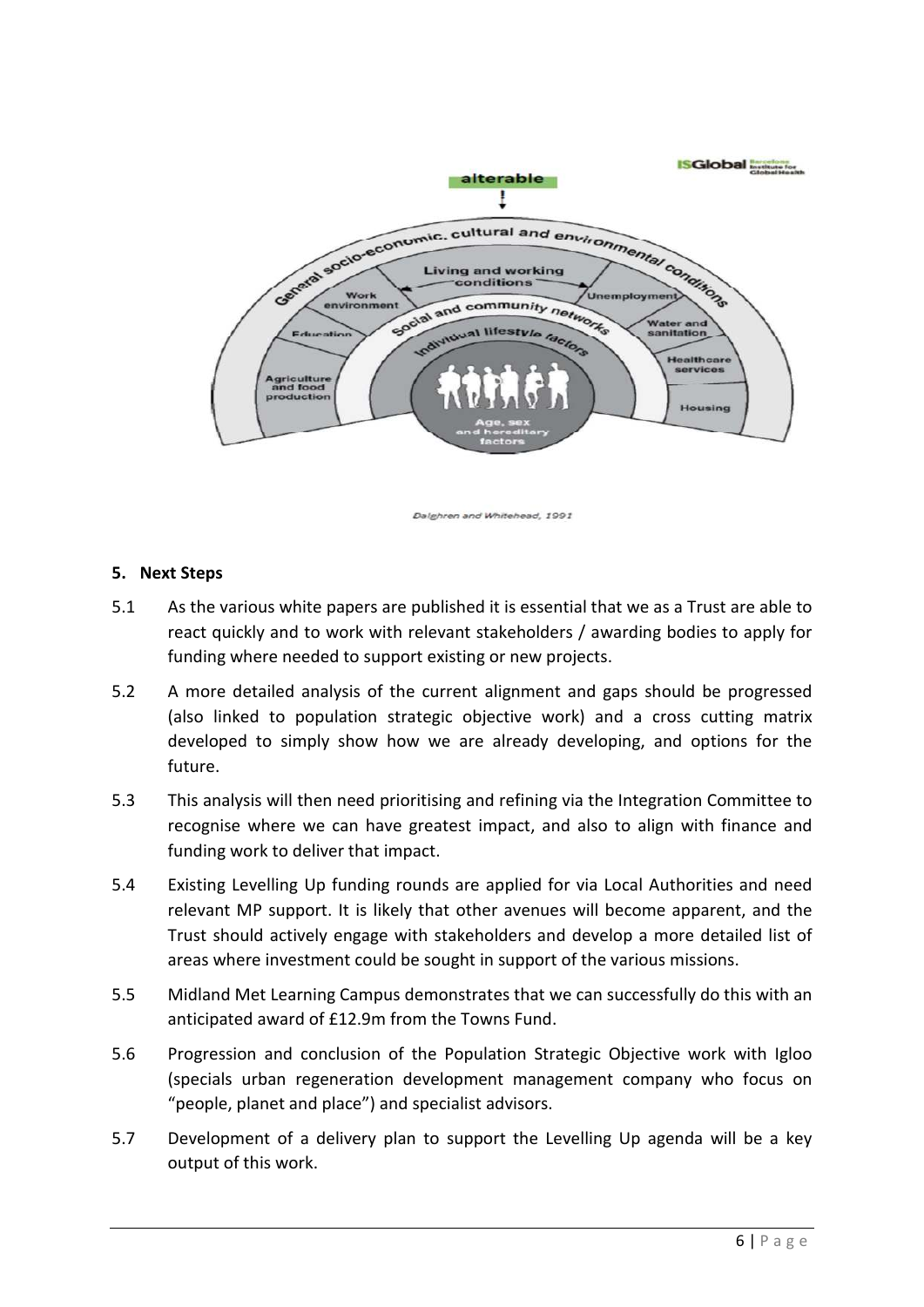5.8 The work will be overseen by the newly formed Integration Committee.

#### **6. Recommendations**

- 6.1 The Trust Board is asked to:
	- a. **DISCUSS** the Levelling Up Missions and our current alignment and future considerations.
	- b. **ACKNOWLEDGE** the plans to develop this work into a comprehensive programme and delivery plan.
	- c. **EXPECT** future updates via the Integration Committee of progress

**Austin Bell Project Director with Executive Team contributions** 

**23rd March 2022** 

**Annex 1 – Levelling Up Missions with Current Alignment and Future Considerations Mapped**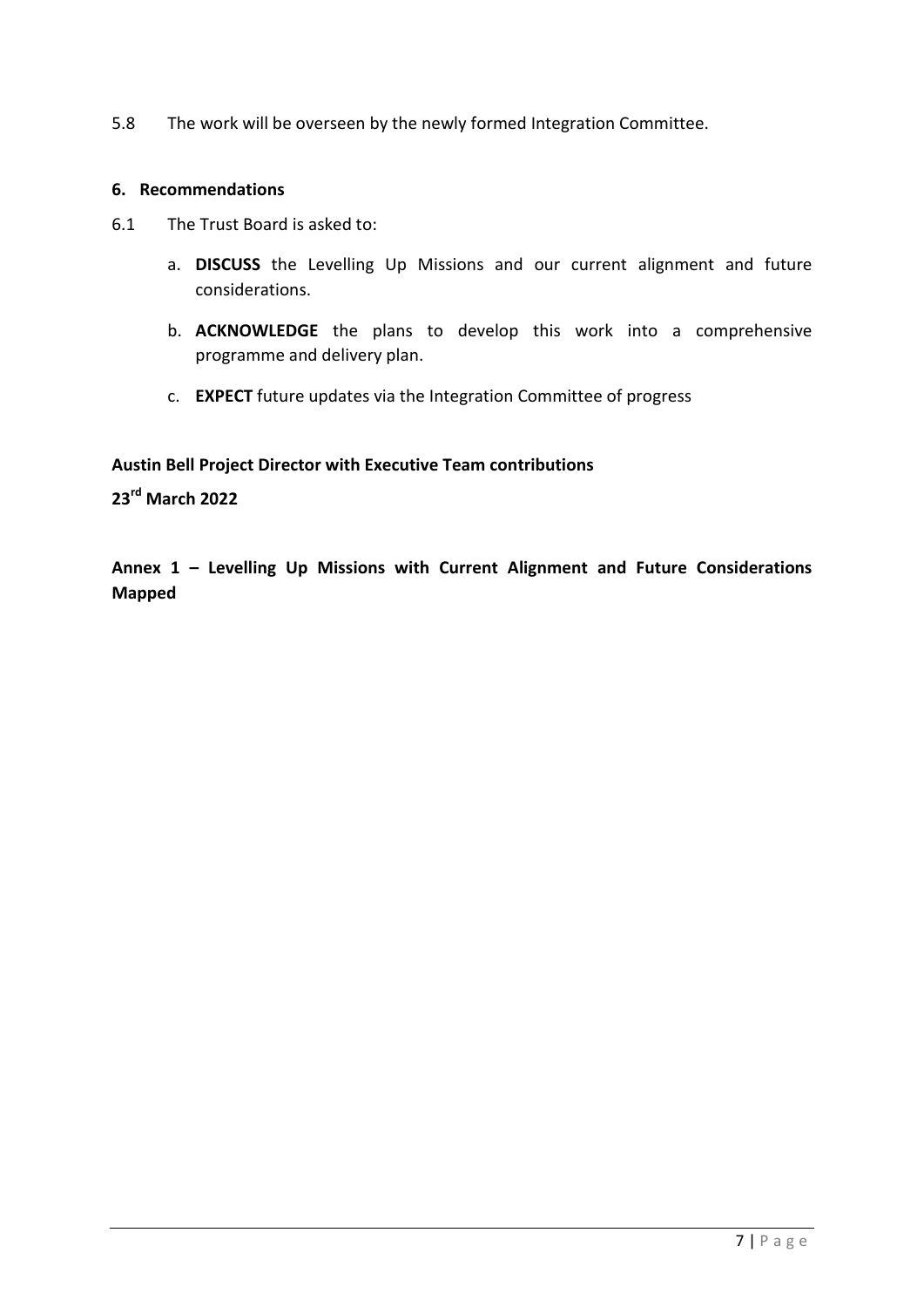# **Annex 1 – Levelling Up Missions with Current Alignment and Future Considerations Mapped**

|   | <b>Levelling Up Missions &amp; Themes</b>                                                                                                                                                                                                                                                                                                                                                                                                                                                                                                                                                                                                                                                                                                                                                                                                                                                                                                                                                                                                                                                                                                                                                                                                                                                                                                                                                                                                                                                                                                                                                                                                                                                                                                                                                                                                                                                                                                                                                                                                                                                                                                                                                                                                                                                                                                                                                                                                                                                                                                                  |
|---|------------------------------------------------------------------------------------------------------------------------------------------------------------------------------------------------------------------------------------------------------------------------------------------------------------------------------------------------------------------------------------------------------------------------------------------------------------------------------------------------------------------------------------------------------------------------------------------------------------------------------------------------------------------------------------------------------------------------------------------------------------------------------------------------------------------------------------------------------------------------------------------------------------------------------------------------------------------------------------------------------------------------------------------------------------------------------------------------------------------------------------------------------------------------------------------------------------------------------------------------------------------------------------------------------------------------------------------------------------------------------------------------------------------------------------------------------------------------------------------------------------------------------------------------------------------------------------------------------------------------------------------------------------------------------------------------------------------------------------------------------------------------------------------------------------------------------------------------------------------------------------------------------------------------------------------------------------------------------------------------------------------------------------------------------------------------------------------------------------------------------------------------------------------------------------------------------------------------------------------------------------------------------------------------------------------------------------------------------------------------------------------------------------------------------------------------------------------------------------------------------------------------------------------------------------|
|   |                                                                                                                                                                                                                                                                                                                                                                                                                                                                                                                                                                                                                                                                                                                                                                                                                                                                                                                                                                                                                                                                                                                                                                                                                                                                                                                                                                                                                                                                                                                                                                                                                                                                                                                                                                                                                                                                                                                                                                                                                                                                                                                                                                                                                                                                                                                                                                                                                                                                                                                                                            |
|   | Boost productivity, pay, jobs and living standards by growing the private sector,<br>especially in those places where they are lagging                                                                                                                                                                                                                                                                                                                                                                                                                                                                                                                                                                                                                                                                                                                                                                                                                                                                                                                                                                                                                                                                                                                                                                                                                                                                                                                                                                                                                                                                                                                                                                                                                                                                                                                                                                                                                                                                                                                                                                                                                                                                                                                                                                                                                                                                                                                                                                                                                     |
| 1 | By 2030, pay, employment and productivity will have risen in every area of the UK, with<br>each containing a globally competitive city, and the gap between the top performing and<br>other areas closing.                                                                                                                                                                                                                                                                                                                                                                                                                                                                                                                                                                                                                                                                                                                                                                                                                                                                                                                                                                                                                                                                                                                                                                                                                                                                                                                                                                                                                                                                                                                                                                                                                                                                                                                                                                                                                                                                                                                                                                                                                                                                                                                                                                                                                                                                                                                                                 |
|   | <b>Current Alignment</b><br>Trust has removed Band 2 from pay scale and only pay band 3 minimum available<br>now, linked to our Real Living Wage commitment.<br>Increased our apprenticeship wage to ensure it matches national living foundation<br>٠<br>wage employer commitments and continue to commit to matching this on an<br>ongoing basis.<br>Made a commitment to work with the Department of Work and Pensions (DWP) to<br>$\bullet$<br>recruit those in hard to reach groups to include those with disabilities, mental health<br>issues, from refugee groups, homeless people through St Basils and ex-offenders<br>with HMP and probationary service to reduce long term unemployment issues.<br>Trust Chief People Officer personally signed up as an enterprise advisor for the<br>٠<br>system in collaboration with the Black Country Consortium to assist local schools<br>education and career advisory services to work with us as a lead provider to support<br>children and young people in gaining access to a career pathway with us.<br>Midland Met Learning Campus is specifically focused on skills and employment, key<br>$\bullet$<br>metric used in Business Case for Value for Money / Benefit Cost Ratio is impact on<br>wage premia (scored as excellent).<br>The Sandwell Anchor Institution Network (established late 2021) brings together the<br>$\bullet$<br>key anchor institutions in Sandwell to use their economic agency (including their<br>purchasing power, workforces and assets) to powerfully shape a socially just<br>economy in Sandwell and to support jobs and businesses. This work is coordinated by<br>the Centre for Local Economic Strategies (CLES).<br><b>Future Considerations</b><br>Consider local procurement and payment metrics to local businesses, working with<br>Sandwell and Birmingham Councils and prioritising local employment, sourcing and<br>manufacture of supplies.<br>Potential to expand Midland Met Learning Campus offer and scope, bring together<br>$\bullet$<br>more collaborations with other partner organisations, expansion of courses and<br>linkages into wider system requirements for training, not just focused on our Trust.<br>Recruitment of local people for local jobs by creating an apprentice agency that<br>starts with carers and works through to registered professionals.<br>Work with the local voluntary and third sector to promote employment in our hard<br>to reach community to roles across agencies in the Place Based Partnerships. |
|   |                                                                                                                                                                                                                                                                                                                                                                                                                                                                                                                                                                                                                                                                                                                                                                                                                                                                                                                                                                                                                                                                                                                                                                                                                                                                                                                                                                                                                                                                                                                                                                                                                                                                                                                                                                                                                                                                                                                                                                                                                                                                                                                                                                                                                                                                                                                                                                                                                                                                                                                                                            |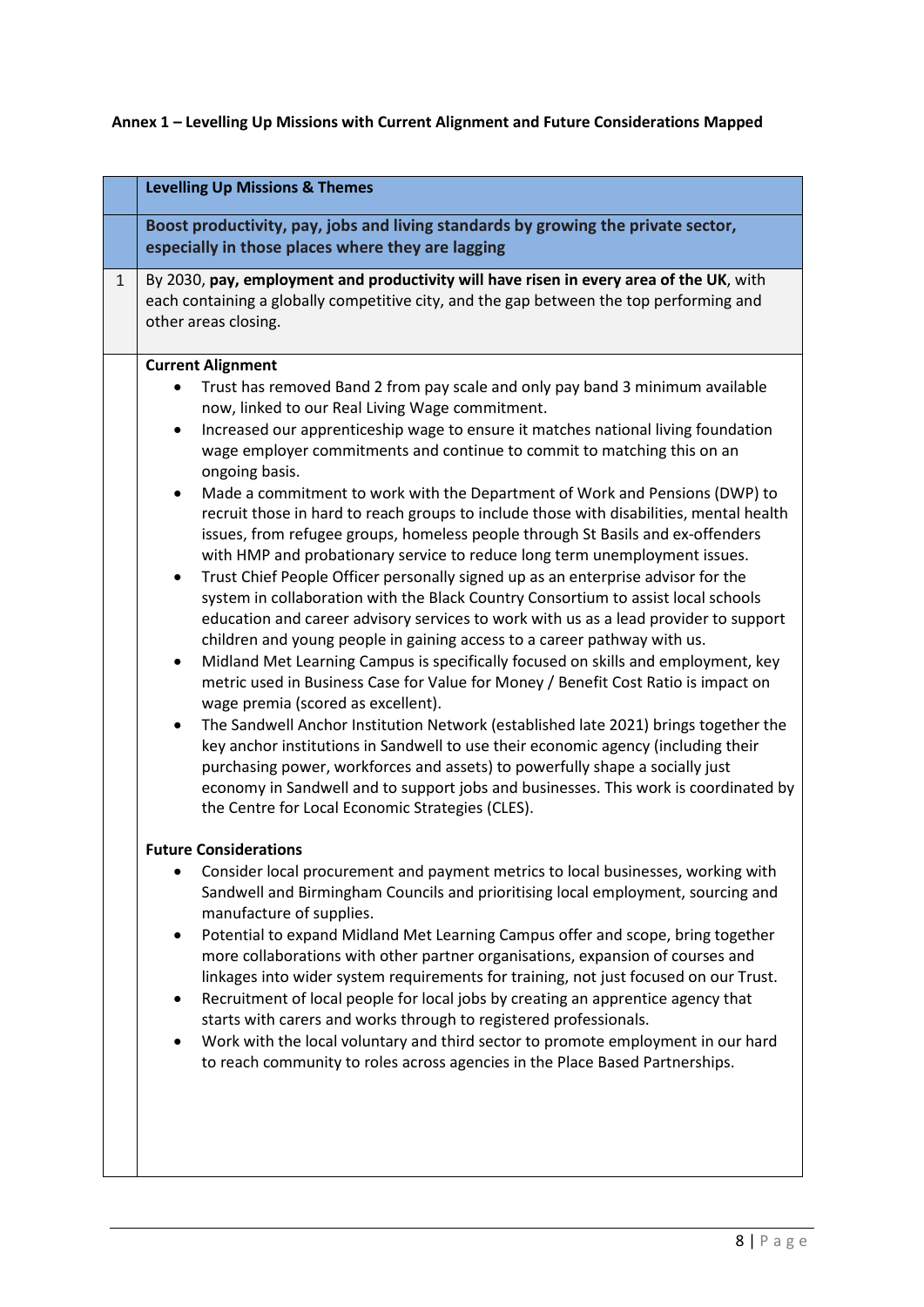| $\overline{2}$ | By 2030, domestic public investment in R&D outside the Greater South East will increase by<br>at least 40%, and over the Spending Review period by at least one third. This additional<br>government funding will seek to leverage at least twice as much private sector investment<br>over the long term to stimulate innovation and productivity growth.                                                                                                                                                                                                                                                                                                                                                                                                                                                                                                                                                                                                                                                                                                                                                                                                                                                                                                                                                                                                                                                                                                                                                                                                                                                                                                                                                                                                                                                                                                                                               |
|----------------|----------------------------------------------------------------------------------------------------------------------------------------------------------------------------------------------------------------------------------------------------------------------------------------------------------------------------------------------------------------------------------------------------------------------------------------------------------------------------------------------------------------------------------------------------------------------------------------------------------------------------------------------------------------------------------------------------------------------------------------------------------------------------------------------------------------------------------------------------------------------------------------------------------------------------------------------------------------------------------------------------------------------------------------------------------------------------------------------------------------------------------------------------------------------------------------------------------------------------------------------------------------------------------------------------------------------------------------------------------------------------------------------------------------------------------------------------------------------------------------------------------------------------------------------------------------------------------------------------------------------------------------------------------------------------------------------------------------------------------------------------------------------------------------------------------------------------------------------------------------------------------------------------------|
|                | <b>Current Alignment</b><br>Trust currently has 3 relevant areas:<br>Research Network funded studies agreed nationally where we recruit<br>$\circ$<br>patients as required.<br>Commercial Studies funded by pharmaceutical companies - can be simple &<br>$\circ$<br>high volume, or complex and low volume, tends towards outpatients rather<br>tan acute / inpatient and dropped off during Covid.<br>Own Account Research - Trust has an idea to explore, using own staff and<br>$\circ$<br>collaborations with partners, Universities, Birmingham Health Partners etc.<br>Funding from variety of sources such as Research Council, Wellcome Trust<br>etc.<br>The aim is to grow the $3^{rd}$ strand (own account research) and it will also be good for<br>$\bullet$<br>staff development and retention as well as recruitment of new staff.<br>Paper for Trust Board on Research and Development strategy is due imminently.<br>٠<br><b>Future Considerations</b><br>Opportunity for private sector investments such as IBM, based on the Artificial<br>intelligence (AI) I imaging work being delivered by Dr. Sarah Yusuf.<br>In Health and Alliance Healthcare are potential investors/partners in BMEC as well as<br>$\bullet$<br>potential Imaging diagnostic hubs/Academies being discussed with BCU.<br>Potential if Learning Campus is successful to expand and bring in dedicated Research<br>٠<br>and Development space and investment working with other partners.<br>Consider working with technology companies on remote and AI monitoring of<br>$\bullet$<br>patients in their own homes to establish best practice that can be scaled up across<br>the Trust and further.<br>The opportunities from our membership of Birmingham Health Partners and our<br>$\bullet$<br>alliance with Aston University are both important to fully scope how to optimise the<br>R&D future impact. |
| 3              | By 2030, local public transport connectivity across the country will be significantly closer to<br>the standards of London, with improved services, simpler fares and integrated ticketing.                                                                                                                                                                                                                                                                                                                                                                                                                                                                                                                                                                                                                                                                                                                                                                                                                                                                                                                                                                                                                                                                                                                                                                                                                                                                                                                                                                                                                                                                                                                                                                                                                                                                                                              |
|                | <b>Current Alignment</b><br>MMUH will have an influencing effect on local public transport, early discussions<br>commenced with Transport for West Midlands (TfWM) referencing bus routes /<br>provision.<br>Transport Working Group being re-established, but will be focused on MMUH<br>٠<br>Cycle routes being discussed at MMUH with Birmingham City Council (BCC) &<br>$\bullet$<br>Sandwell Metropolitan Borough Council (SMBC) and opportunity to bring them<br>directly through the site.<br>Progression of e-bike clinical study as well as e-bikes scheme up and running and<br>٠<br>being extended to patients.<br>E bike stands at hospital sites.<br>٠<br>Car sharing scheme is up and running for staff but take up is currently low (pandemic<br>$\bullet$<br>has hindered this).<br>Green Transport Plan updated every year.                                                                                                                                                                                                                                                                                                                                                                                                                                                                                                                                                                                                                                                                                                                                                                                                                                                                                                                                                                                                                                                             |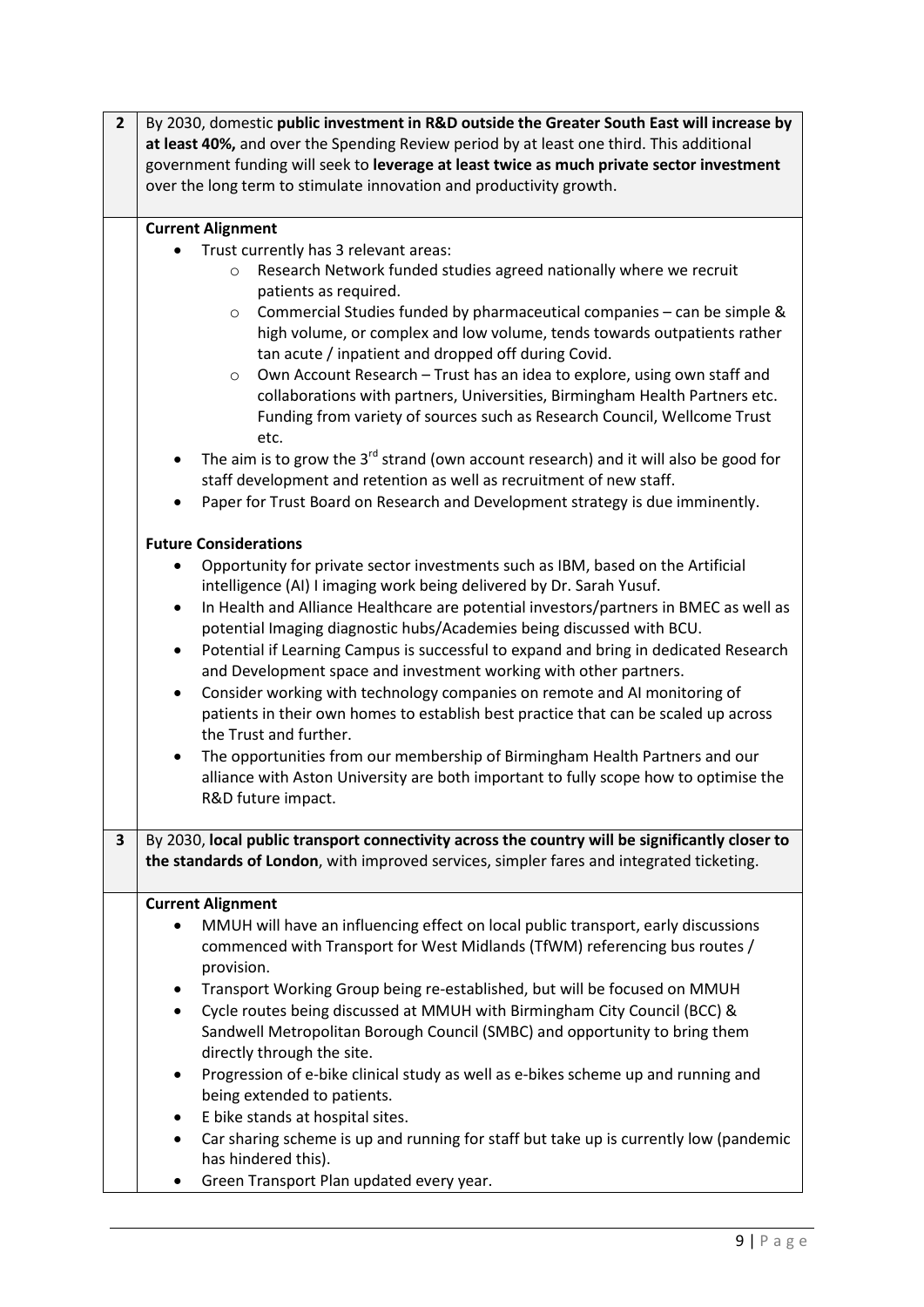|    | <b>Future Considerations</b><br>Lobby for additional railway station close to MMUH.<br>Expand Transport Working Group so more strategic in nature, link into TfWM Public<br>$\bullet$<br>Transport Plan as well as studies for how populations access public transport $-e.g.$<br>University of Birmingham paper on Public Transport and Access to Healthcare in<br>Socio-Economically Disadvantaged Areas: The case of Birmingham.<br>Explore the use of e-cargo bikes and free e-pool bikes for community staff.<br>$\bullet$<br>Output of Green Plan work and review - promoting shift away from cars.<br>$\bullet$<br>We could look at partnering with private partners and extending shuttle bus<br>$\bullet$<br>between sites, can it pick public up not just staff, keep fares down etc?<br>Promote canal access and water taxis linking sites.<br>$\bullet$<br>Long term strategy to reduce car usage through creating more active and accessible<br>$\bullet$<br>travel options and innovative ways of delivering health care.<br>Work with local business to improve transport links whilst directly improving air<br>$\bullet$<br>quality which will directly affect respiratory outcomes. |
|----|-------------------------------------------------------------------------------------------------------------------------------------------------------------------------------------------------------------------------------------------------------------------------------------------------------------------------------------------------------------------------------------------------------------------------------------------------------------------------------------------------------------------------------------------------------------------------------------------------------------------------------------------------------------------------------------------------------------------------------------------------------------------------------------------------------------------------------------------------------------------------------------------------------------------------------------------------------------------------------------------------------------------------------------------------------------------------------------------------------------------------------------------------------------------------------------------------------|
| 4  | <b>Digital Connectivity</b><br>By 2030, the UK will have nationwide gigabit-capable broadband and 4G coverage, with 5G<br>coverage for the majority of the population.                                                                                                                                                                                                                                                                                                                                                                                                                                                                                                                                                                                                                                                                                                                                                                                                                                                                                                                                                                                                                                |
|    | <b>Current Alignment</b><br>We are rapidly moving towards a mobile first world. We expect our communication<br>and information delivery to be primarily on mobile networks and mobile phones by<br>2030.<br>5G plays a huge role in this for speed and connectivity. We have a proposal to have<br>٠<br>4G relayed inside and outside all sites and expect signal and service to be good<br>across our estate including MMUH.<br><b>Future Considerations</b><br>As a pivotal community building and hub our visitors, staff and users will be<br>anticipating connectivity throughout their time on site.<br>Work with third sector and local authority colleagues within the Resilient<br>Communities programme to directly respond to the digital poverty gap                                                                                                                                                                                                                                                                                                                                                                                                                                      |
|    | Spread opportunities and improve public services, especially in those places where they<br>are weakest                                                                                                                                                                                                                                                                                                                                                                                                                                                                                                                                                                                                                                                                                                                                                                                                                                                                                                                                                                                                                                                                                                |
| 5. | <b>Education</b><br>By 2030, the number of primary school children achieving the expected standard in reading,<br>writing and maths will have significantly increased. In England, this will mean 90% of children<br>will achieve the expected standard, and the percentage of children meeting the expected<br>standard in the worst performing areas will have increased by over a third.                                                                                                                                                                                                                                                                                                                                                                                                                                                                                                                                                                                                                                                                                                                                                                                                           |
|    | <b>Current Alignment</b><br>NOTE - This mission is focused on primary school children.<br>٠<br>Learning Campus will have a positive impact generally, and should have been<br>٠<br>operating for 5 years, but focused on level 16 upwards. It will via the Learning Works<br>& Sandwell College be able to help with adult education and literacy & numeracy and<br>there may be an opportunity to create a trickle-down benefit via adults to younger<br>children.                                                                                                                                                                                                                                                                                                                                                                                                                                                                                                                                                                                                                                                                                                                                   |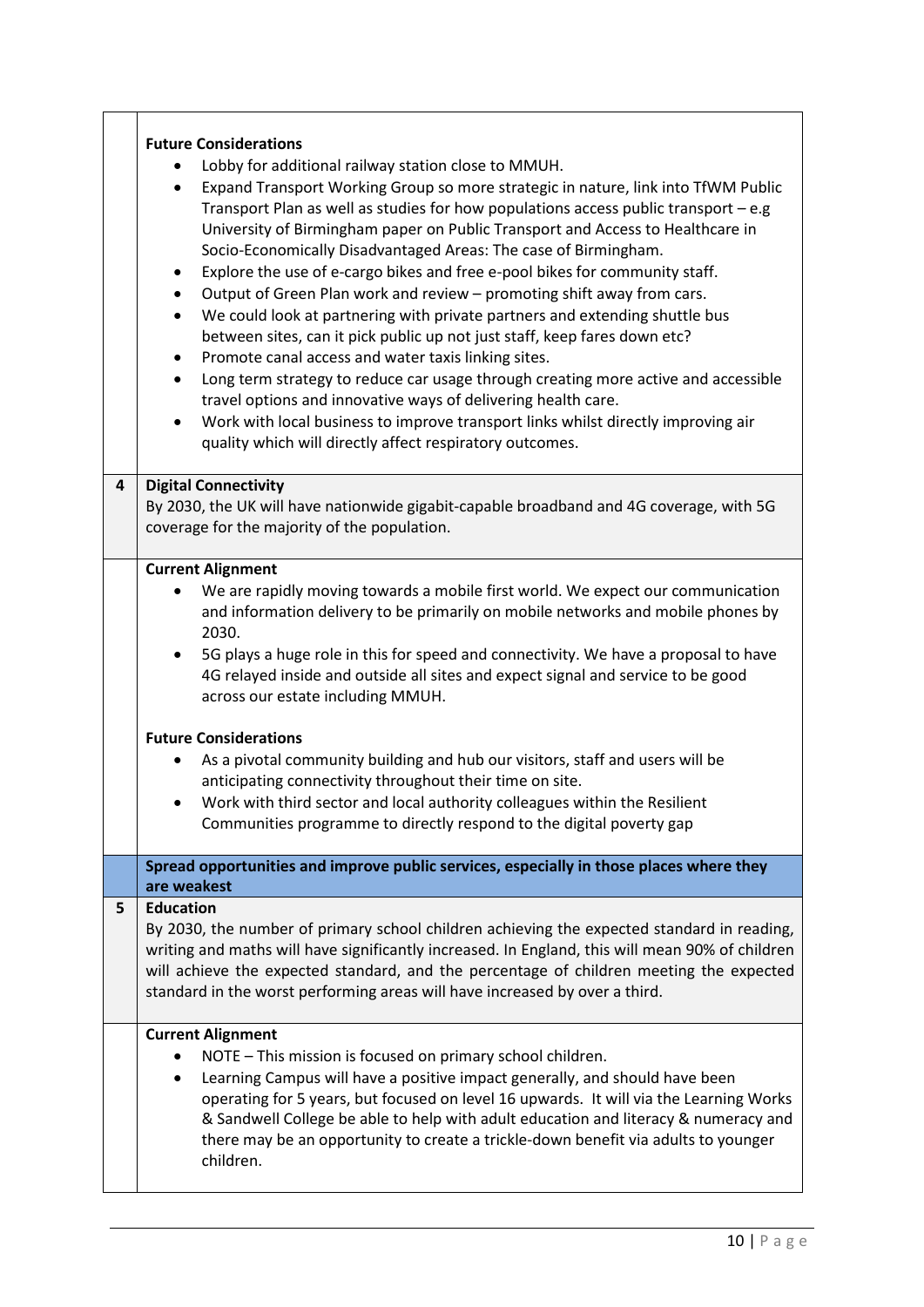|   | <b>Future Considerations</b>                                                                                                                                                                                                                                                                                                                                                                                                                                                                                                                                                                                                                                                                                                                                                                                                                                                                                                                                                                                                       |
|---|------------------------------------------------------------------------------------------------------------------------------------------------------------------------------------------------------------------------------------------------------------------------------------------------------------------------------------------------------------------------------------------------------------------------------------------------------------------------------------------------------------------------------------------------------------------------------------------------------------------------------------------------------------------------------------------------------------------------------------------------------------------------------------------------------------------------------------------------------------------------------------------------------------------------------------------------------------------------------------------------------------------------------------|
|   | We could consider the use of retained estate at City Hospital site to build a new<br>school/nursery to support the new population living in the area.<br>Potential to link to early years/school nursing services that we deliver.<br>$\bullet$<br>We could think more broadly about how we use our own nursery which currently<br>$\bullet$<br>takes child from 6 weeks old up to 5 years old pre-school - we could potentially run<br>some supplementary, learning sessions for our own local community, provide some<br>holiday places and activity clubs alongside utilise the proven capability we have in<br>providing literacy, numeracy and digital skills to wider members of the family.<br>Actively engage with local schools and academies to support education whilst<br>$\bullet$<br>delivering health and wellbeing management advice. The prevention agenda of<br>known long term conditions prevalent in our communities can be challenges through<br>supportive education in early years for future generations. |
| 6 | <b>Skills</b><br>By 2030, the number of people successfully completing high-quality skills training will have                                                                                                                                                                                                                                                                                                                                                                                                                                                                                                                                                                                                                                                                                                                                                                                                                                                                                                                      |
|   | significantly increased in every area of the UK. In England, this will lead to 200,000 more                                                                                                                                                                                                                                                                                                                                                                                                                                                                                                                                                                                                                                                                                                                                                                                                                                                                                                                                        |
|   | people successfully completing high-quality skills training annually, driven by 80,000 more                                                                                                                                                                                                                                                                                                                                                                                                                                                                                                                                                                                                                                                                                                                                                                                                                                                                                                                                        |
|   | people completing courses in the lowest skilled areas.                                                                                                                                                                                                                                                                                                                                                                                                                                                                                                                                                                                                                                                                                                                                                                                                                                                                                                                                                                             |
|   | <b>Current Alignment</b>                                                                                                                                                                                                                                                                                                                                                                                                                                                                                                                                                                                                                                                                                                                                                                                                                                                                                                                                                                                                           |
|   | The Trust's Volunteer Service is delivering partnership schemes to provide routes to                                                                                                                                                                                                                                                                                                                                                                                                                                                                                                                                                                                                                                                                                                                                                                                                                                                                                                                                               |
|   | employment for those who volunteer with the Trust.<br>The arts programme is developing trainee schemes to offer experience to those                                                                                                                                                                                                                                                                                                                                                                                                                                                                                                                                                                                                                                                                                                                                                                                                                                                                                                |
|   | $\bullet$<br>interested in careers in the arts. This is currently a very under-resourced sector for                                                                                                                                                                                                                                                                                                                                                                                                                                                                                                                                                                                                                                                                                                                                                                                                                                                                                                                                |
|   | skills development opportunities.                                                                                                                                                                                                                                                                                                                                                                                                                                                                                                                                                                                                                                                                                                                                                                                                                                                                                                                                                                                                  |
|   | Learning Campus will contribute circa 1320 learners assisted per year (range of<br>$\bullet$                                                                                                                                                                                                                                                                                                                                                                                                                                                                                                                                                                                                                                                                                                                                                                                                                                                                                                                                       |
|   | courses), effectively doubling existing provision. Depending on its success, could                                                                                                                                                                                                                                                                                                                                                                                                                                                                                                                                                                                                                                                                                                                                                                                                                                                                                                                                                 |
|   | increase to near 2000 outcomes per year.<br>We also have a return to practice collaboration going with Health Education England                                                                                                                                                                                                                                                                                                                                                                                                                                                                                                                                                                                                                                                                                                                                                                                                                                                                                                    |
|   | (HEE) for those staff who are no longer professionally registered alongside the                                                                                                                                                                                                                                                                                                                                                                                                                                                                                                                                                                                                                                                                                                                                                                                                                                                                                                                                                    |
|   | potential to work in collaboration with the community arm of our local trade union                                                                                                                                                                                                                                                                                                                                                                                                                                                                                                                                                                                                                                                                                                                                                                                                                                                                                                                                                 |
|   | body to deliver accredited digital skills and other formal training through a formal                                                                                                                                                                                                                                                                                                                                                                                                                                                                                                                                                                                                                                                                                                                                                                                                                                                                                                                                               |
|   | learning agreement.<br>We have also signed up to the armed forces covenant and will be supporting                                                                                                                                                                                                                                                                                                                                                                                                                                                                                                                                                                                                                                                                                                                                                                                                                                                                                                                                  |
|   | ٠<br>veterans in retraining formally through this route.                                                                                                                                                                                                                                                                                                                                                                                                                                                                                                                                                                                                                                                                                                                                                                                                                                                                                                                                                                           |
|   |                                                                                                                                                                                                                                                                                                                                                                                                                                                                                                                                                                                                                                                                                                                                                                                                                                                                                                                                                                                                                                    |
|   | <b>Future Considerations</b>                                                                                                                                                                                                                                                                                                                                                                                                                                                                                                                                                                                                                                                                                                                                                                                                                                                                                                                                                                                                       |
|   | Potential to offer support to local communities with financial planning and budgeting<br>skills as well as mental health first aid training to support them in helping people deal                                                                                                                                                                                                                                                                                                                                                                                                                                                                                                                                                                                                                                                                                                                                                                                                                                                 |
|   | with the adverse impact of the economic downturn.                                                                                                                                                                                                                                                                                                                                                                                                                                                                                                                                                                                                                                                                                                                                                                                                                                                                                                                                                                                  |
|   | Review work experience offer and see if we can improve it.<br>٠                                                                                                                                                                                                                                                                                                                                                                                                                                                                                                                                                                                                                                                                                                                                                                                                                                                                                                                                                                    |
|   | Link with the Health Futures University Technical College and support their<br>٠<br>curriculum.                                                                                                                                                                                                                                                                                                                                                                                                                                                                                                                                                                                                                                                                                                                                                                                                                                                                                                                                    |
|   | Expansion of Volunteer Service partnership and other schemes will enable more local                                                                                                                                                                                                                                                                                                                                                                                                                                                                                                                                                                                                                                                                                                                                                                                                                                                                                                                                                |
|   | people to benefit from these opportunities.                                                                                                                                                                                                                                                                                                                                                                                                                                                                                                                                                                                                                                                                                                                                                                                                                                                                                                                                                                                        |
|   | Commence health and care apprentices for local people with a commitment of local<br>٠                                                                                                                                                                                                                                                                                                                                                                                                                                                                                                                                                                                                                                                                                                                                                                                                                                                                                                                                              |
|   | jobs for committed local people after their training is supported and completed. This                                                                                                                                                                                                                                                                                                                                                                                                                                                                                                                                                                                                                                                                                                                                                                                                                                                                                                                                              |
|   | must include hard to fill roles such as domiciliary care and social workers.                                                                                                                                                                                                                                                                                                                                                                                                                                                                                                                                                                                                                                                                                                                                                                                                                                                                                                                                                       |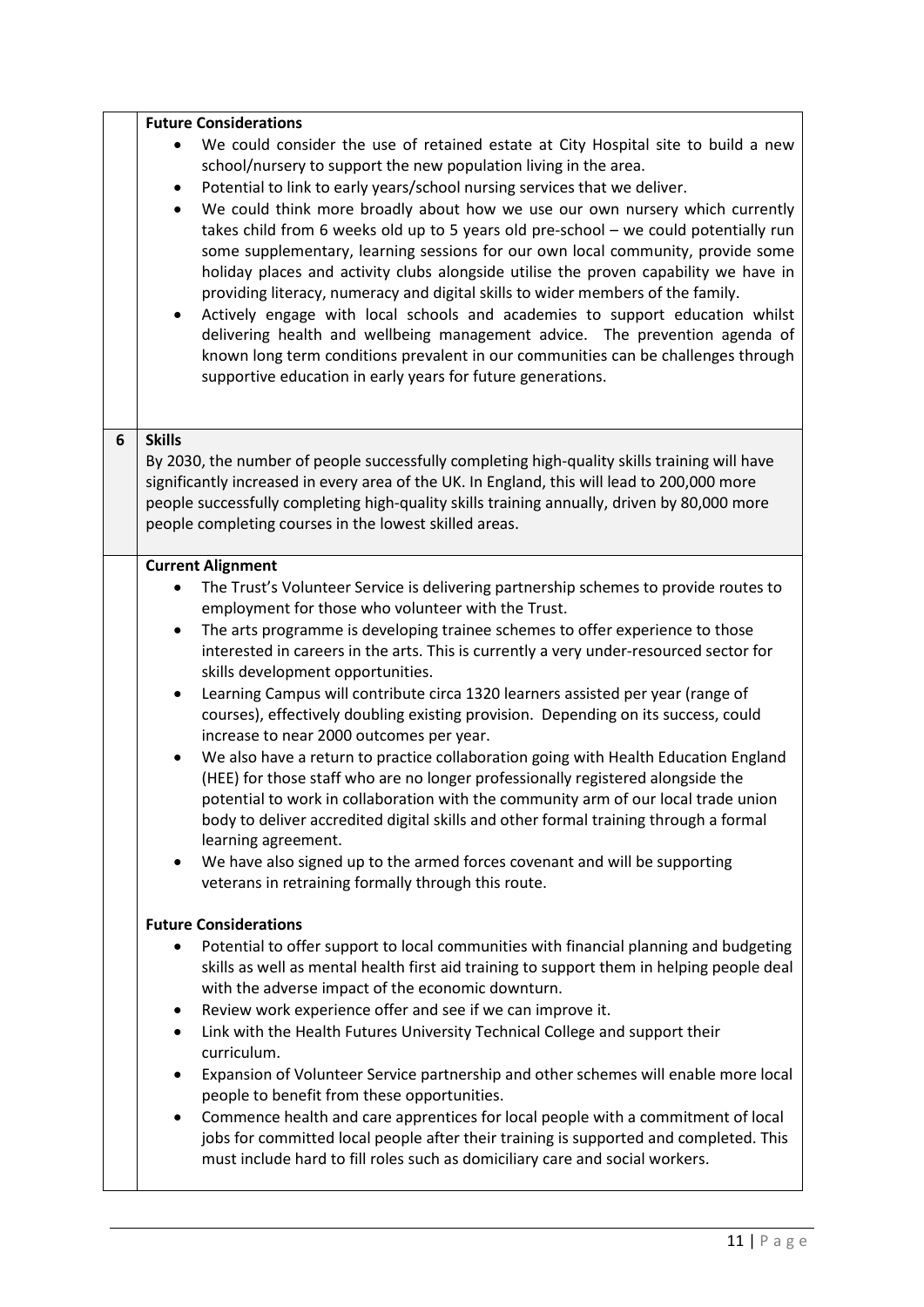| <b>Health</b>                                                                                                                                                                                                                                                                                                                                                                                                                                                                                                                                                                                                                                                                                                                                                                                                                                                                                                                                                                                                                                                                                                                                                                                                                                                                                                                                                                                                                                                                                                                                                                                                                                                                                                                                                                                                                                                                                                          |
|------------------------------------------------------------------------------------------------------------------------------------------------------------------------------------------------------------------------------------------------------------------------------------------------------------------------------------------------------------------------------------------------------------------------------------------------------------------------------------------------------------------------------------------------------------------------------------------------------------------------------------------------------------------------------------------------------------------------------------------------------------------------------------------------------------------------------------------------------------------------------------------------------------------------------------------------------------------------------------------------------------------------------------------------------------------------------------------------------------------------------------------------------------------------------------------------------------------------------------------------------------------------------------------------------------------------------------------------------------------------------------------------------------------------------------------------------------------------------------------------------------------------------------------------------------------------------------------------------------------------------------------------------------------------------------------------------------------------------------------------------------------------------------------------------------------------------------------------------------------------------------------------------------------------|
| By 2030, the gap in Healthy Life Expectancy (HLE) between local areas where it is highest and<br>lowest will have narrowed, and by 2035 HLE will rise by five years.                                                                                                                                                                                                                                                                                                                                                                                                                                                                                                                                                                                                                                                                                                                                                                                                                                                                                                                                                                                                                                                                                                                                                                                                                                                                                                                                                                                                                                                                                                                                                                                                                                                                                                                                                   |
| <b>Current Alignment</b>                                                                                                                                                                                                                                                                                                                                                                                                                                                                                                                                                                                                                                                                                                                                                                                                                                                                                                                                                                                                                                                                                                                                                                                                                                                                                                                                                                                                                                                                                                                                                                                                                                                                                                                                                                                                                                                                                               |
| The Sandwell Health and Care Partnership will directly address most of these<br>challenges within the communities through the Town Teams<br>The Place Based Partnership in both Sandwell and Ladywood and Perry Barr working<br>$\bullet$<br>with Public Health the directly build programmes that respond to the wider<br>determinants of health.<br>Resilient Communities programme working with SMBC on an opportunity to provide<br>$\bullet$<br>public health - self-care and self-management of chronic health conditions and<br>healthy lifestyle habits and health 'MOT' through our health and wellbeing hub<br>linked to the local community where individuals can benefit from specialist support<br>and early access to screening to support prevention of e.g., pre-diabetic support,<br>weight management, nutrition.<br>The Place Partnerships are deploying Care Navigation services that will ensure that<br>$\bullet$<br>access to health and care is simple and removes the current duplication and delay<br>Trust Chief People Officer also leading the system Health and Wellbeing People<br>Board programme as Senior Responsible Officer (SRO) for the system and secured<br>trailblazer project support to help us reduce health inequality access gaps through<br>targeted wellbeing initiatives for the local community and allowing other providers<br>access to our facilities to support wider social wellbeing and engagement to include<br>our gym and recreational facilities.<br>Green Plan includes elements that will reduce greenhouse gas emissions (e.g.,<br>$\bullet$<br>transitioning to greener inhalers, using low carbon anaesthetics, moving to social<br>prescribing, running appointments virtually, etc.).<br>Midland Met Learning Campus will deliver education, skills and employment and<br>therefore increased wages, reduced poverty and enhanced life expectancy. |
| <b>Future Considerations</b><br>Right Sizing community services goes part way to addressing the current demand<br>presented on acute services. However additional focus is required to change the flow<br>of access through general practice and urgent care before the patient even considers<br>the need for services provided by Emergency Departments.<br>Green Plan should contribute as public health and sustainability link closely.<br>٠<br>Measuring the impact is tricky - will require further work to consider metrics and etc.<br>Big push on active travel initiatives for staff and lead the way for community:<br>e-bike trials and clinical study<br>reduction in car use for staff<br>e-cargo bikes<br>coordinated public transport with BCC, SMBC and TfWM<br>Link into the broader regeneration frameworks approved by BCC and SMBC - key<br>focus is on health of population - consider how build on that and create long term<br>local employment opportunities                                                                                                                                                                                                                                                                                                                                                                                                                                                                                                                                                                                                                                                                                                                                                                                                                                                                                                                                 |
|                                                                                                                                                                                                                                                                                                                                                                                                                                                                                                                                                                                                                                                                                                                                                                                                                                                                                                                                                                                                                                                                                                                                                                                                                                                                                                                                                                                                                                                                                                                                                                                                                                                                                                                                                                                                                                                                                                                        |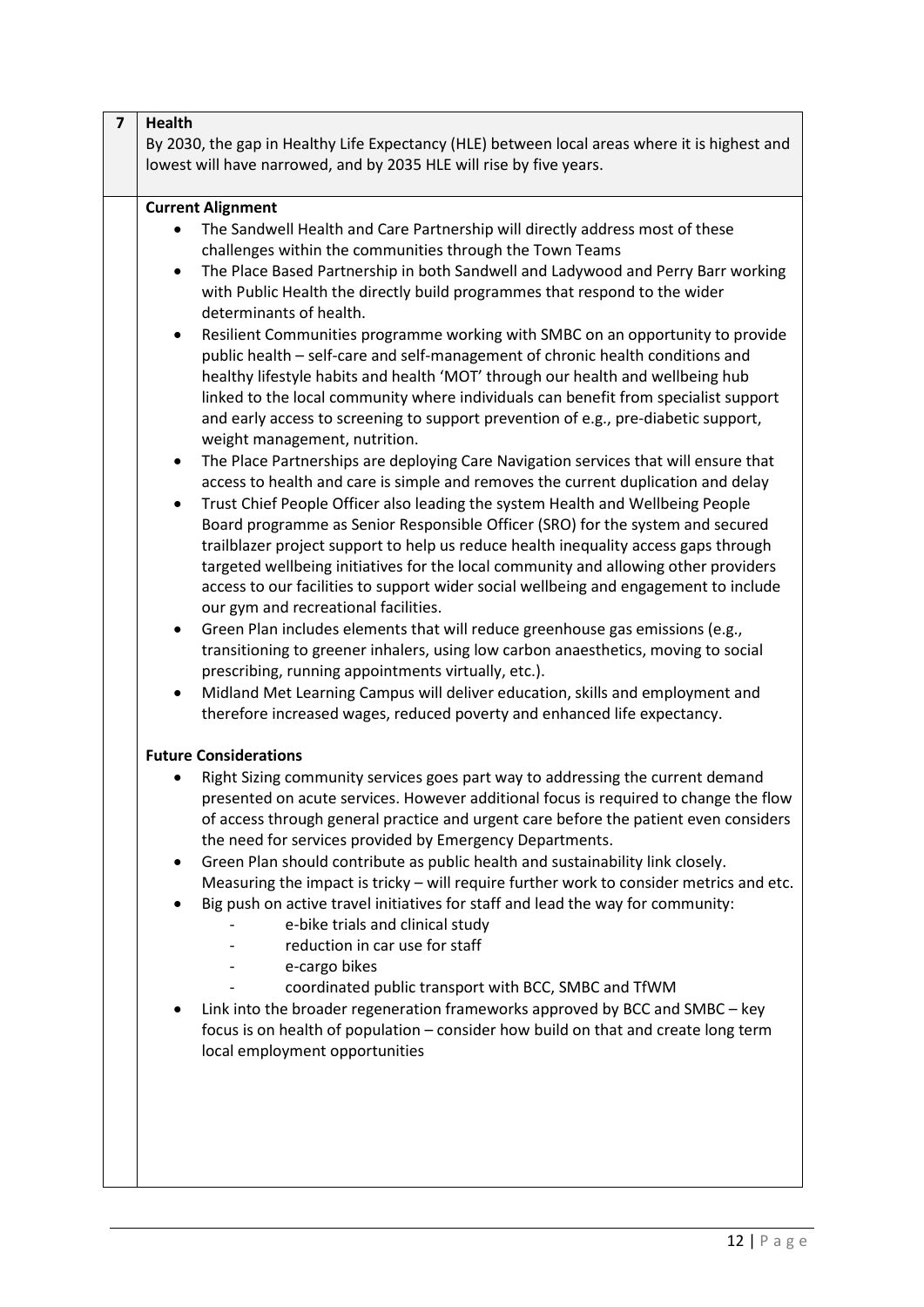| 8 | <b>Well-being</b><br>By 2030, well-being will have improved in every area of the UK, with the gap between top<br>performing and other areas closing.                                                                                                                                                                                                                                                                                                                                                                                                                                                                                                                                                                                                                                                |
|---|-----------------------------------------------------------------------------------------------------------------------------------------------------------------------------------------------------------------------------------------------------------------------------------------------------------------------------------------------------------------------------------------------------------------------------------------------------------------------------------------------------------------------------------------------------------------------------------------------------------------------------------------------------------------------------------------------------------------------------------------------------------------------------------------------------|
|   | <b>Current Alignment</b>                                                                                                                                                                                                                                                                                                                                                                                                                                                                                                                                                                                                                                                                                                                                                                            |
|   | A complete refocus is underway through the place based partnerships to address the<br>socio economic factors of health that promote better well being and prevent future<br>physical and mental illness.                                                                                                                                                                                                                                                                                                                                                                                                                                                                                                                                                                                            |
|   | Through the resilient communities work at place, the provision of well being services<br>٠<br>in each town to enable easy access to support before interventional care is required.<br>Trust Chief People Officer leading the -system H&W People Board programme as SRO<br>$\bullet$<br>for the system and secured trailblazer project support to help us reduce health<br>inequality access gaps through targeted wellbeing initiatives for the local community<br>and allowing other providers access to our facilities to support wider social wellbeing<br>and engagement to include our gym and recreational facilities.<br>Midland Met Learning Campus is specifically focused on skills and high value<br>٠<br>employment in public sector, which will lead to reduced poverty and increased |
|   | wellbeing.<br><b>Future Considerations</b><br>Extend the scope of interventions provided by the care navigation centre to include<br>self-directed support and advice. Development of a one stop approach that links<br>every health and well being service together 24/7 connected to national 3 digit<br>numbers.<br>Consideration on how we develop our sites - encouraging green space, public access,<br>$\bullet$<br>permeability etc - and how we do that at City Hospital with Homes England, as well<br>as at MMUH and Sandwell.<br>Linkages into broader Smethwick to Birmingham Regeneration Framework now<br>approved as policy by BCC and SMBC which Trust was instrumental in initiating and<br>maintains an ongoing input.                                                           |
|   |                                                                                                                                                                                                                                                                                                                                                                                                                                                                                                                                                                                                                                                                                                                                                                                                     |
|   | Restore a sense of community, local pride and belonging, especially in                                                                                                                                                                                                                                                                                                                                                                                                                                                                                                                                                                                                                                                                                                                              |
|   | those places where they have been lost                                                                                                                                                                                                                                                                                                                                                                                                                                                                                                                                                                                                                                                                                                                                                              |
| 9 | <b>Pride in Place</b>                                                                                                                                                                                                                                                                                                                                                                                                                                                                                                                                                                                                                                                                                                                                                                               |
|   | By 2030, pride in place, such as people's satisfaction with their town centre and engagement<br>in local culture and community, will have risen in every area of the UK, with the gap between                                                                                                                                                                                                                                                                                                                                                                                                                                                                                                                                                                                                       |
|   | top performing and other areas closing.                                                                                                                                                                                                                                                                                                                                                                                                                                                                                                                                                                                                                                                                                                                                                             |
|   |                                                                                                                                                                                                                                                                                                                                                                                                                                                                                                                                                                                                                                                                                                                                                                                                     |
|   | <b>Current Alignment</b>                                                                                                                                                                                                                                                                                                                                                                                                                                                                                                                                                                                                                                                                                                                                                                            |
|   | MMUH is a catalyst for an arts and culture programme funded through the Trust<br>Charity.                                                                                                                                                                                                                                                                                                                                                                                                                                                                                                                                                                                                                                                                                                           |
|   | The new hospital will provide the biggest single art gallery in the region.<br>٠                                                                                                                                                                                                                                                                                                                                                                                                                                                                                                                                                                                                                                                                                                                    |
|   | Resilient communities programme will work with housing and the local authority on<br>$\bullet$<br>place shaping for the future                                                                                                                                                                                                                                                                                                                                                                                                                                                                                                                                                                                                                                                                      |
|   | The public spaces in MMUH are designed to be centres for culture and community<br>٠<br>development.                                                                                                                                                                                                                                                                                                                                                                                                                                                                                                                                                                                                                                                                                                 |
|   | MMUH combined with the Learning Campus will represent a massive investment in<br>one place, and likely to expand as we develop out the sites.                                                                                                                                                                                                                                                                                                                                                                                                                                                                                                                                                                                                                                                       |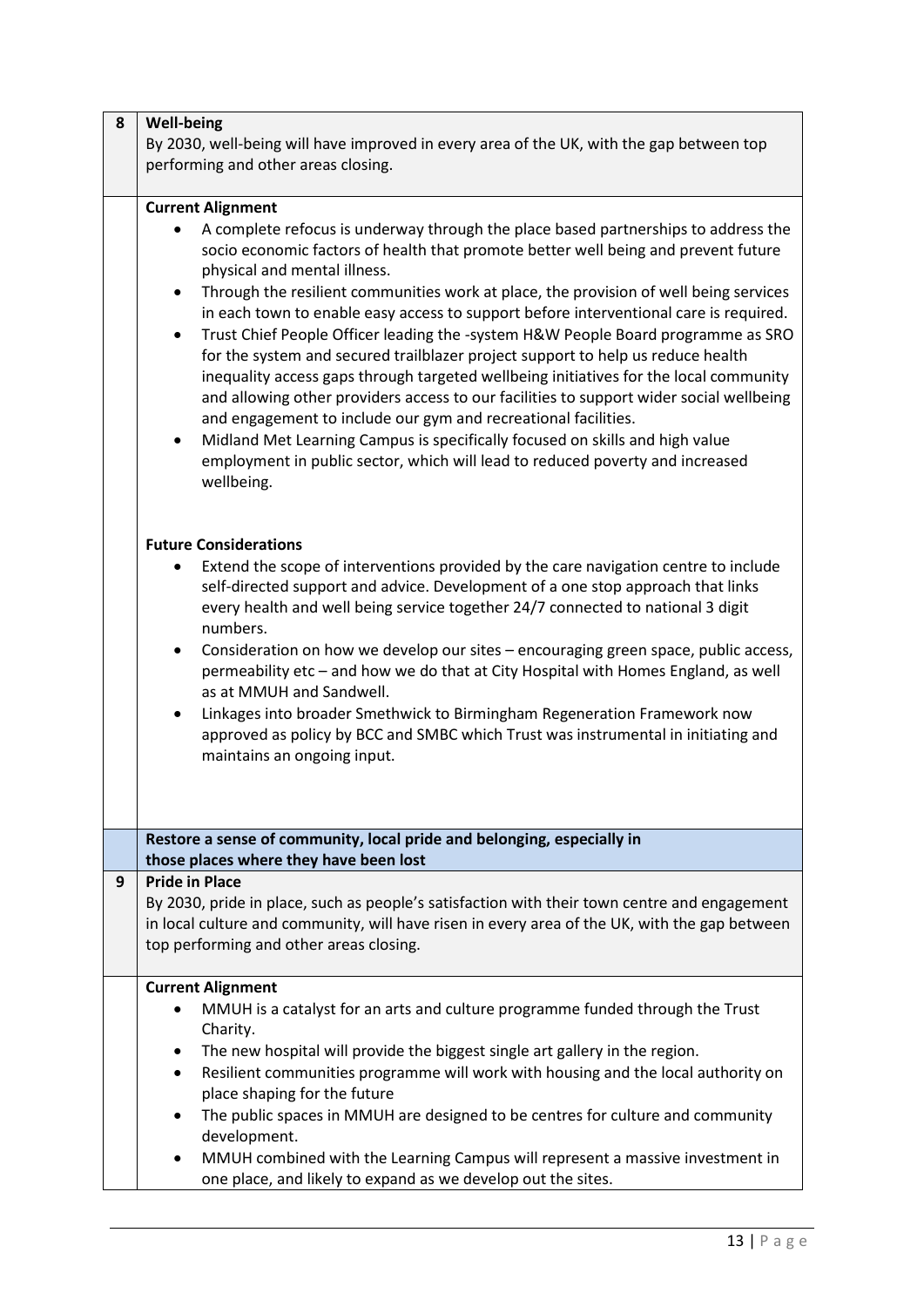|    | Joint work with SMBC, West Midlands Combined Authority (WMCA), Canal & Rivers<br>$\bullet$<br>Trust around the Midland Met site, bringing canal back into use, promoting open /<br>green spaces, community use will cement the sense of community at this location<br>Same for City Hospital and Sandwell as they are reconfigured and redeveloped.<br><b>Future Considerations</b><br>Future growth in this area includes further expansion of partnerships, sustainable<br>income streams for the arts programme, development of a leading cultural<br>programme with national significance.<br>Focus on MMUH site and City site as community centres and try to join them up.<br>Community activities such as farmers markets, craft fairs will help with engagement<br>$\bullet$<br>between communities. Includes consideration of type of retail units in MMUH so<br>community feels sense of engagement / ownership.<br>Potential to offer quality housing, jobs, training and education. We will consider<br>working with businesses and investors and ensure the communities are with us.<br>Diversion of funding from health and care organisational budgets for communities to<br>$\bullet$<br>bid for place shaping and self-directed improvements.<br>Creation of a challenge funds for communities to take ownership of their own<br>prevention agenda and plans |
|----|-------------------------------------------------------------------------------------------------------------------------------------------------------------------------------------------------------------------------------------------------------------------------------------------------------------------------------------------------------------------------------------------------------------------------------------------------------------------------------------------------------------------------------------------------------------------------------------------------------------------------------------------------------------------------------------------------------------------------------------------------------------------------------------------------------------------------------------------------------------------------------------------------------------------------------------------------------------------------------------------------------------------------------------------------------------------------------------------------------------------------------------------------------------------------------------------------------------------------------------------------------------------------------------------------------------------------------------------------------------------------------|
| 10 | <b>Housing</b><br>By 2030, renters will have a secure path to ownership with the number of first-time buyers<br>increasing in all areas; and the government's ambition is for the number of non-decent<br>rented homes to have fallen by 50%, with the biggest improvements in the lowest<br>performing areas.                                                                                                                                                                                                                                                                                                                                                                                                                                                                                                                                                                                                                                                                                                                                                                                                                                                                                                                                                                                                                                                                |
|    | <b>Current Alignment</b><br>Live and Work scheme for young people, Key worker accommodation at Sandwell,<br>partnerships with St Basils.<br>Housing providers are now working inside of the Place Partnerships and considering<br>$\bullet$<br>the wider determinates of health as part of the Dahlgren model.<br><b>Future Considerations</b><br>Influence the development around our sites - at City Hospital with Homes England<br>and at MMUH on adjacent land.<br>Work with local authority and housing developers to mandate through local planning<br>a base specification for new developments to be place shapers.<br>Opportunities for future land sales at City / Sandwell.<br>Direct control over residential development on our sites (if we retain control) such as<br>City and Sandwell.<br>Opportunities to develop partnerships with housing providers                                                                                                                                                                                                                                                                                                                                                                                                                                                                                                       |